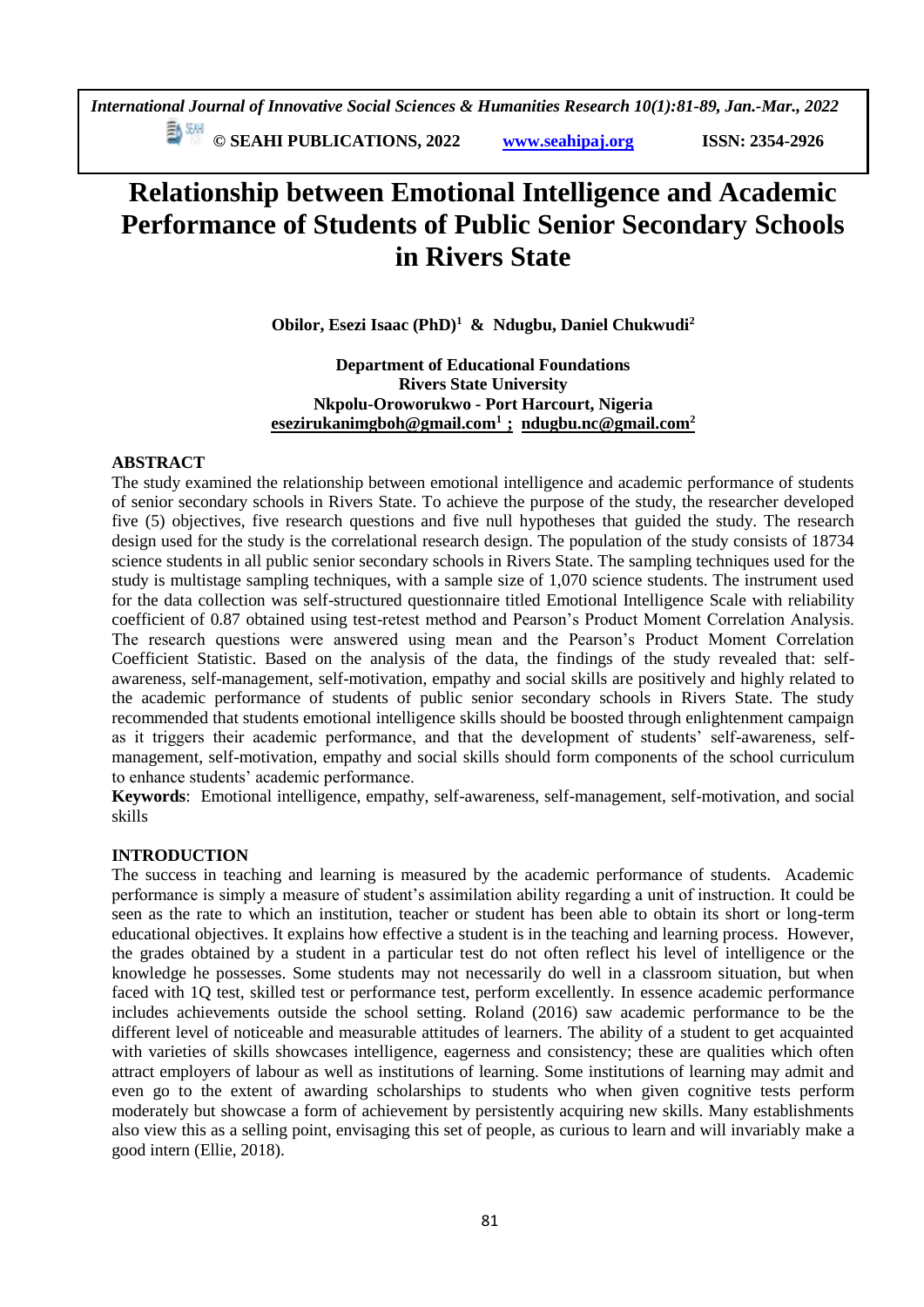In recent times the poor performance of students at institutions of learning has been an issue that requires an urgent attention globally (Sao, 2011; Siggh & Savita, 2016). Several studies and researches have been carried out since the inception of the  $20<sup>th</sup>$  century to know why some students had difficulty in learning (Sao,  $20<sup>11</sup>$ ). Must be set that in the students had difficulty in learning (Sao, 2011). Most of these researches and studies have attributed student's poor academic performance to socioeconomic factors such as parents' level of education, home environment, classroom environment, parental interaction, race, gender, level of income of the family and many more (Farid & Manbuneh, 2014; Theresia, Paul& Eric, 2017; Norshluhaily, Ibrahim & Mudassir, 2017). Besides the socio-economic factors, there seem to be other individual factors of the student which may invariably lead to student's poor performance, if not properly handled. These factors are self-awareness, self-management, self-motivation, empathy, social skills and many more, which are generally the components of emotional intelligence (EI).

The term emotional intelligence came to light in the early 90's. In 1990, Peter Salovey and John Mayer coined the concept "Emotional Intelligence", seeing it as a type of social intelligence which entails the ability of someone to properly manage and monitor his feelings and emotions, and those of others to make disparities among them, and as well use the knowledge to inform his thinking and action. Emotional intelligence is the ability to identify, understand and manage one's own emotions as well as identify, understand and influence the emotions of others (Institute for Health and Human Potential, 2018). Students with high level of emotional intelligence often exhibit a desirable social functioning when it comes to interpersonal relationship. As a result of these improved interpersonal competence, the cognitive as well as intellectual ability of a student with high emotional quotient (EQ) tends to improve which invariably lead to an informed academic performance. Emotional intelligence in essence informs prioritizing of thoughts, attitude structuring and adequate lifestyle choices which positively influence academic performance (Boom & Faezah, 2013).

An individual said to be emotionally intelligent, often possesses a robust measure of inter-personal and intra-personal intelligence. Interpersonal intelligence is that form of intelligence which helps an individual to better understand and as well manage people around him. As a result, interpersonal intelligence helps an individual to develop in him qualities such as empathy and social skills, while intra-personal intelligence is that form of intelligence that helps an individual, to better understand himself, thereby improving qualities such as self-motivation, self-management and self-awareness. Enshrined in the attitude and behaviour of individuals with high E1, are the vital qualities of self-awareness, self-management, self-motivation, empathy and social skills which come together to form the components of emotional intelligence.

Self-awareness is an emotional state whereby an individual has a better understanding of his feelings and in turn uses it to properly guide his actions. It is simply the ability to know one's behaviour, attitudes and feelings (Udo & Ukpong, 2016). Individuals with a great measure of self-awareness always know how to go about achieving their aims. In the school context, self-awareness helps a student to be properly placed in the instructional process which invariably results to a high academic performance. This is in line with the view of Johnson (2009) who opined that emotional health is essential for informed learning. He further stated that self-awareness as well as intrinsic motivation invariably results to student's high academic performance. Self-awareness in an individual also results to an informed self-management.

Self-management is a major skill which influences an individual's performance. Self-management is showcased in an individual by effectively planning and achieving the desired aim within a stipulated time frame. Cooper as cited by Laurice and Moir (2009), saw self-management as an individual's application of attitude change strategy, which produces the required change in attitude. Attitudinal challenges can be addressed using self-management technique as a counseling tool. Cognitive transformation can as well be achieved using self-management technique as a brain based therapy (Florence & Moyosola, 2013). According to Abiola and Moyosola (2013), self-management therapy can robustly aid an individual to be involved in a productive learning and studying, thereby motivating him which in turn results to a high academic performance.

Student's enthusiasm regarding a unit of instruction increases when they are adequately motivated. Business dictionary (2019) defined self-motivation as the ability to carry out a task without influence from other people or situation. Individuals who are self-motivated can conveniently complete a task even when the task is challenging, without losing hope or requiring extra encouragement from other people. Self-motivation is deeply rooted in human nature as students who are self-motivated regarding a unit of instruction tends to perform well as they already possess that intrinsic enthusiasm. In essence, for a student to be termed selfmotivated, it invariably means he is inspired and determined to pursue and accomplish his academic goals. It is therefore imperative to state that self-motivation has a great influence on student's academic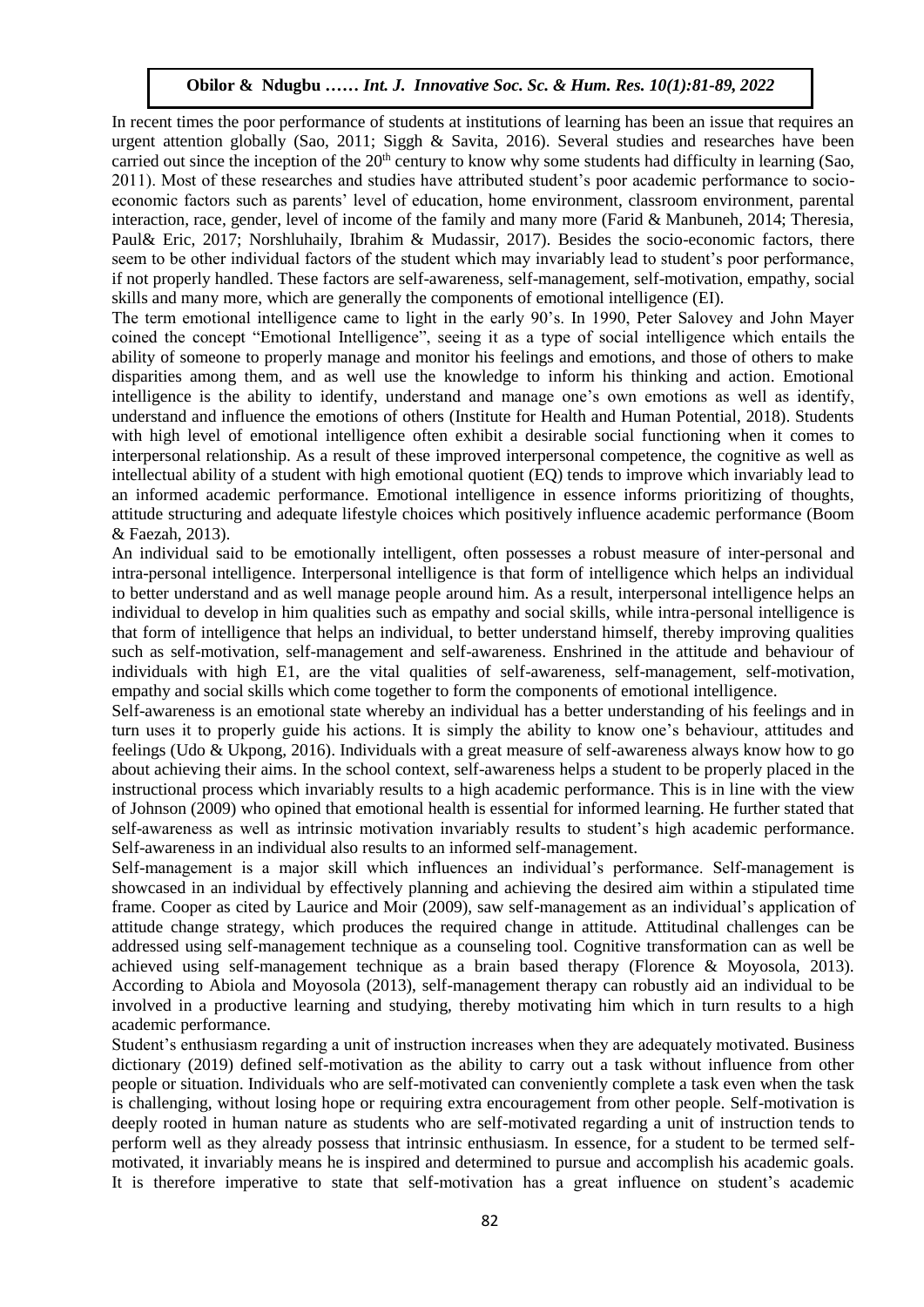performance. A student can be motivated because his friends or peers are doing well in a particular unit of instruction. This avails him the opportunity of assuming himself as being in his peer's position, and striving to attain the height reached by his friends or peers. This act of trying to envisage oneself as being in another's position is known as empathy.

Empathy is seen as a driving force for selfless and pro-social behaviour in an individual (Saga, 2014). It is Empathy is seen as a driving force for seriess and pro-social behaviour in an individual (saga, 2014). It is<br>simply the ability to view oneself as being in someone else's condition. The academic system we see today drives students to unlearn the empathy they were born with (Saga, 2014). Empathy drives genuine problemsolving skills as well as cognitive and developmental flexibility which in turn drive academic performance. Acknowledging the achievement of other students is a vital skill to build as a student. This acknowledgement of desirable social behaviour produces an informed feedback to individual student on how to act at any point in time. Basically, their social skills are developed along the line.

Social skills are varieties of attitudes possessed by an individual, which influence his social capabilities, leading to an informed and healthy relationship (Neidiany, Vanessa, & Marta, 2018). They are attributes of an individual which help him to better adapt to challenges faced on daily bases. However, they are social competencies that propel an individual to properly function in any society he finds himself. In the view of Reetu, Vandana, and Purnima (2016), social skill is an individual's ability to adhere to the rules and regulations created to guide the society either in the verbal or non-verbal form. These skills are not inherent in an individual, in essence they are attributes of an individual, which are nurtured and groomed in other to properly fit into the society.

All the components of emotional intelligence discussed above are required to enhance the academic performance of students at every level of education. The extent to which an individual is able to consummate a particular educational goal in schools, colleges and institutions of higher learning is referred to as the academic performance of that individual student. The academic performance of students is assessed using carefully structured tests in the form of examinations, take home assignments, continuous assessment and many more. There is no actual consensus as to which individual factor influences academic performance (one of the reasons for the present study), in essence elements such as student motivation, home environment, test anxiety as well as emotions are often considered when developing theories of school performance (Bossaert, Doumen & Buyse, 2011). It is important, however, to note that academic performance is a diverse concept which embraces several domains of learning.

A good record of academic performance invariably leads to academic success which is simply the ability of a student to achieve what is required of him by an institution. Academic success is a vital concept as it is deeply rooted in the desirable outcomes of life. Individuals who are successful academically tend to be more exposed to good employment opportunities, less likely to be involved in criminal activities, very active in the society and possess a very low level of depression and anxiety (Janelle, 2011). Thus, students who perform well academically are better able to achieve the transition into adulthood and as well achieve carrier and occupational success. It is to ensure that students perform well academically, achieve good transition into adulthood, and as well accomplish carrier and occupational success that this study on the investigation of the relationship between emotional intelligence and academic performance of students of public senior secondary schools in Rivers State was instituted.

#### **Statement of the Problem**

The standard of education in Nigeria has gone far below expectation as the public tends to believe that school leavers today are performing far below what was obtainable in the early 50's and 60's (Jeremiah, Ngbala, & Okpabi, 2017). There seems to be good number of senior secondary school graduates in Rivers State who even after graduating from the secondary school cannot conveniently communicate, either by written or spoken words. Besides effective communication, there seems to be a considerable number of these students also, who go through multiple academic challenges ranging from poor performance in both internal and external examination, unfavourable academic outcome, unpleasant attitudinal disposition, worse still, most of the students drop out as a result of poor performance in their academic activities. As a means to curb these ills, several commendable and informed initiatives have been put forth by both Federal and State governments to trigger the academic performance of senior secondary school students to a greater height. Some of these government introduced interventions are the Universal Basic Education (UBE), Education Trust Fund (ETF) and many more.

Besides these government interventions, experts and researchers have carried out several studies to ascertain the causes of student's poor performance. Factors such as home environment of students, parent's level of education, age of the student, social skills and many more, have been extensively studied by previous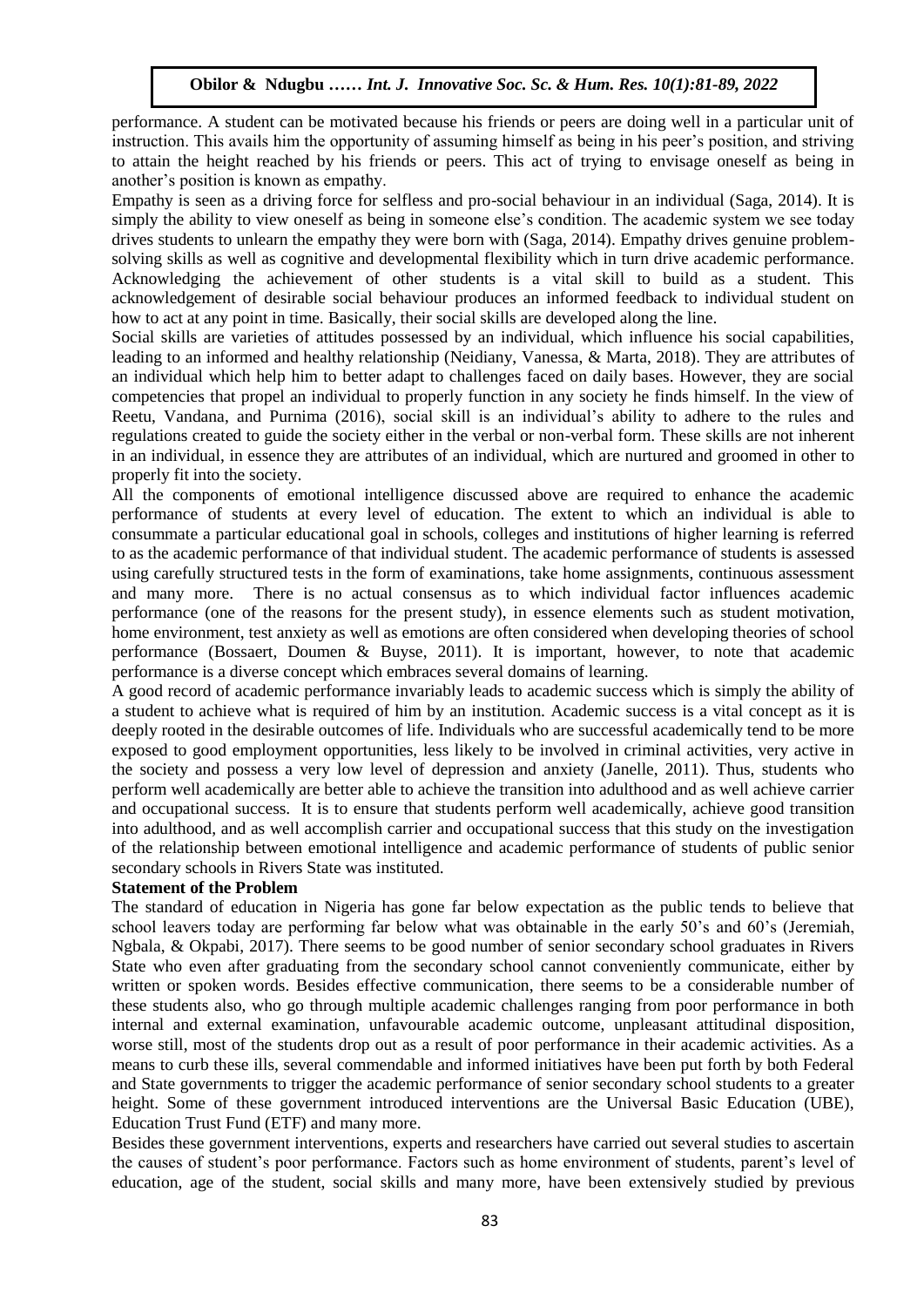researchers to know their influence on students' academic performance. Despite these interventions and ample findings from these previous studies, the issue (student's poor academic performance) seems far from abating. It is on this regard that the researcher seeks to investigate the relationship between emotional intelligence and the academic performance of students of senior secondary schools in Rivers State.

#### **Purpose of the Study**

The purpose of this study is to investigate the relationship between emotional intelligence and the academic The purpose of this study is to investigate the relationship between emotional intelligence and the academic performance of students of senior secondary school in Rivers State. Specifically, the objectives of the study are to:  $\mathcal{A}$  is the Wosu …… In the Soc. Sc.  $\mathcal{A}$ 

- 1. Investigate if self-awareness relates to the academic performance of students of senior secondary schools in Rivers State.
- 2. Ascertain if self-management relates to the academic performance of students of senior secondary schools in Rivers State.
- 3. Examine if empathy relates to the academic performance of students of senior secondary schools in Rivers State.  $\mathsf{R}$
- 4. Explore if self-motivation relates to the academic performance of students of senior secondary schools in Rivers State.
- 5. Ascertain if social skills relate to the academic performance of students of senior secondary schools in Rivers State.

#### **Research Questions**

The following research questions guided the study:

- 1. To what extent does self-awareness relate to academic performance of students of senior secondary schools in Rivers State?
- 2. To what extent does self-management relate to academic performance of students of senior secondary schools in Rivers State?
- 3. To what extent does empathy relate to academic performance of students of senior secondary schools in Rivers State?
- 4. To what extent does self-motivation relate to academic performance of students of senior secondary schools in Rivers State?
- 5. To what extent do social skills relate to academic performance of students of senior secondary schools in Rivers State?

## **Hypotheses**

The following null hypotheses, tested at the 0.05 level of significance, guided the study:

- 1. There is no significant relationship between self-awareness and academic performance of students of senior secondary schools in Rivers State.
- 2. There is no significant relationship between self-management and academic performance of students of senior secondary schools in Rivers State.
- 3. There is no significant relationship between empathy and academic performance of students of senior secondary schools in Rivers State.
- 4. There is no significant relationship between self-motivation and academic performance of students of senior secondary schools in Rivers State.
- 5. There is no significant relationship between social skills and academic performance of students of senior secondary schools in Rivers State.

## **METHODOLOGY**

The correlational research design was adopted for the study. Whenever a research entails assembling numerical data to ascertain if a relationship exists between two or more variables and the degree of relationship determined, such is a correlational research (Obilor, 2018). The population of the study comprised 18,734 senior secondary school (SSS 3) science students of the 276 public senior secondary schools in Rivers State (source; Rivers State Senior Secondary Schools Board: Planning, Research and Statistics Department, 2019). Applying Taro Yemen's (1984) sample size formula to each of the three Senatorial Districts of Rivers State, a sample size of 1037 senior secondary school (SSS 3) science students was fixed. A multistage sampling technique, comprising of proportional and stratified random sampling approaches, involving 20% of the total number of schools from each of the three Senatorial Districts, was adopted. Based on that, 21 schools were drawn from the 105 schools in Rivers East, 15 schools from the 74 schools in Rivers South-East and 19 schools from the 97 schools in Rivers West Senatorial District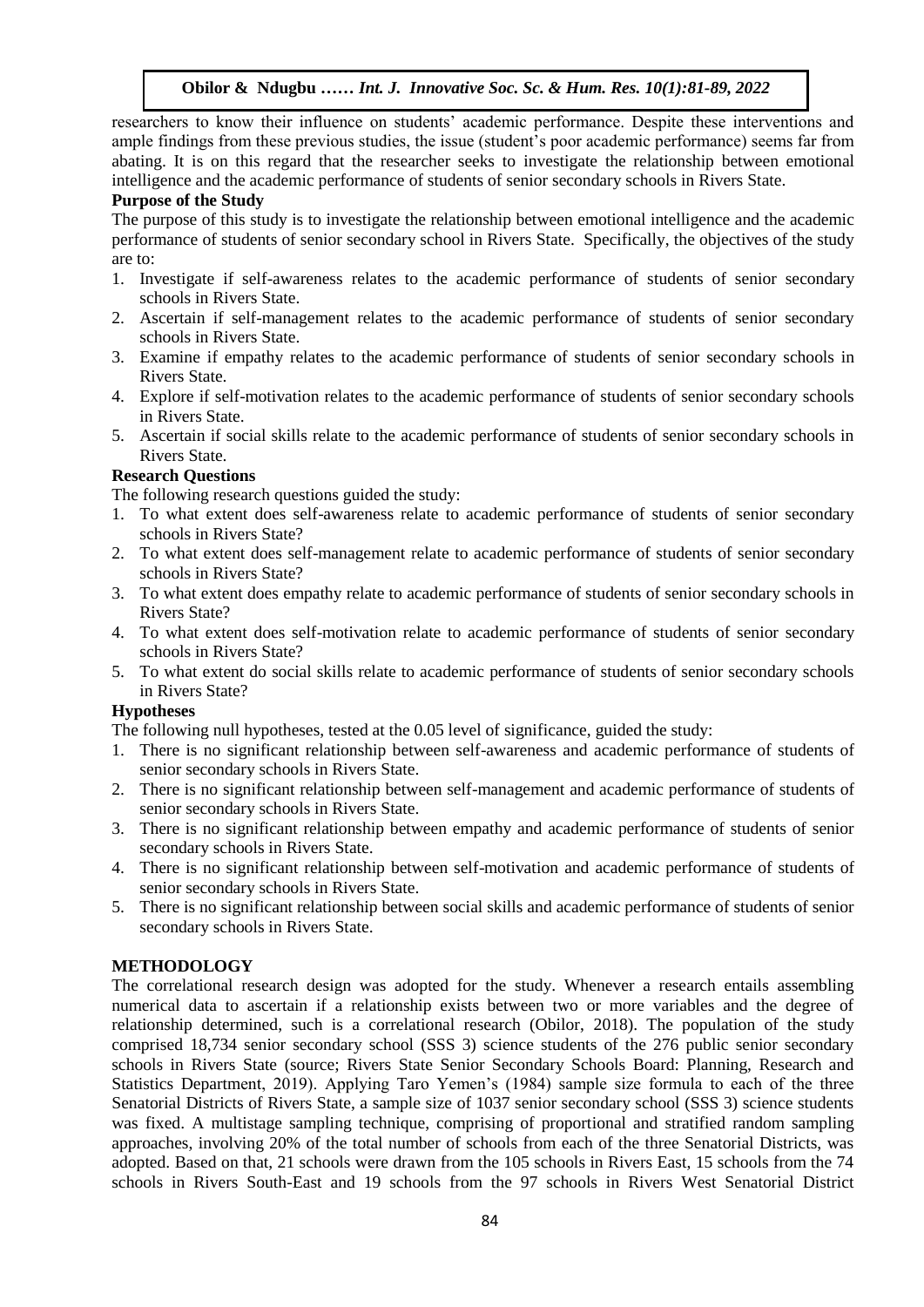accordingly. All the science students drawn from the 55 selected secondary schools were exposed to purposive sampling technique. The instrument for the study is a questionnaire titled Emotional Intelligence Scale (EIS), a non-cognitive measure that was developed by the researcher, using the logical construction method with a reliability coefficient of 0.87 obtained using Cronbach Alpha. The scores from the questionnaire responses are compared with students' academic scores of their SSS2 final exams obtained from their school records using Pearson's Product Moment Correlation analysis. The correlation coefficients are categorized as follows:

- 1. Perfect Correlation: If **r** is very close to or equal to  $\pm$  1, then it said to be a perfect correlation: as one variable increases, the other variable tends to also increase (if positive) or decrease (if negative) In the same or about the same margin.
- 2. High Degree Correlation: If **r** lies between  $\pm 0.50$  and  $\pm 1$  (i.e.  $\pm 0.50 \le r \le \pm 1$ ), then it is said to be a strong correlation.
- 3. Moderate Degree Correlation: If **r** lies between  $\pm 0.30$  and  $\pm 0.49$  (i.e.  $\pm 0.30 \le r \le \pm 0.49$ ), then it is said to be a medium correlation.
- 4. Low Degree Correlation: If **r** lies between  $\pm 0.00$  and  $\pm 0.29$ , but never equal to zero (i.e.  $\pm 0.00$  $\leq$  r  $\leq$  ± 0.29), then it is said to be a small correlation.
- 5. No correlation: When the value of **r** is zero.

#### **RESULTS**

**Research Question 1**: *To what extent does self-awareness relate to the academic performance of students of senior secondary schools in Rivers State?* 

Table 1: Correlation Analysis of Self-Awareness and Academic Performance of Students of Senior Secondary Schools in Rivers State.

| Variable             |      | SD    |     |      | <b>Remarks</b>                |
|----------------------|------|-------|-----|------|-------------------------------|
| Self-Awareness       | 24.8 |       | 966 | 0.61 | <b>r</b> is positive and high |
| Academic Performance | 28.2 | ل و ک |     |      |                               |

Table 1 shows that a positive correlation coefficient of 0.61 exists between self-awareness and student's academic performance, which indicates that self-awareness is to a high extent related to the academic performance of students of public senior secondary schools in Rivers State. This implies that students with high level of self-awareness are likely to perform well academically, and vice versa.

**Research Question 2**: *To what extent does self-management relate to the academic performance of students of senior secondary schools in Rivers State?*

Table 2: Correlation Analysis of Self-Management and Academic Performance of Students of Senior Secondary Schools in Rivers State.

| Variable             | $\mathbf{x}$<br>л | SD  |     |      | <b>Remarks</b>                |
|----------------------|-------------------|-----|-----|------|-------------------------------|
| Self-Management      | າາ ໑<br>23.O      | 2.9 | 966 | 0.74 | <b>r</b> is positive and high |
| Academic Performance | 28.2              | ر   |     |      |                               |

A positive correlation coefficient of 0.74 between self-management and student's academic performance is displayed in Table 2 which implies that self-management and academic performance of students of senior secondary schools in Rivers State are to, a high extent, positively related. Therefore, a student with high level of self-management will most likely do well academically.

**Research Question 3**: *To what extent does empathy relate to academic performance of students of public senior secondary school students in Rivers State?*

Table 3: Correlation Analysis of Empathy and Academic Performance of Students of Public Senior Secondary Schools in Rivers State.

| Variable             | △    | SD         |     |      | <b>Remarks</b>               |
|----------------------|------|------------|-----|------|------------------------------|
| Empathy              | 75 F | ر          | 966 | 0.32 | <b>r</b> is positive and low |
| Academic Performance | 28.2 | າາ<br>ر. ک |     |      |                              |

Table 3 presents a positive but low correlation coefficient of 0.32 between empathy and student's academic performance which indicates that empathy and the academic performance of students of public senior secondary schools in Rivers State are positively related to a low extent. In essence, empathy does not influence students' academic performance of students of public senior secondary schools in Rivers State.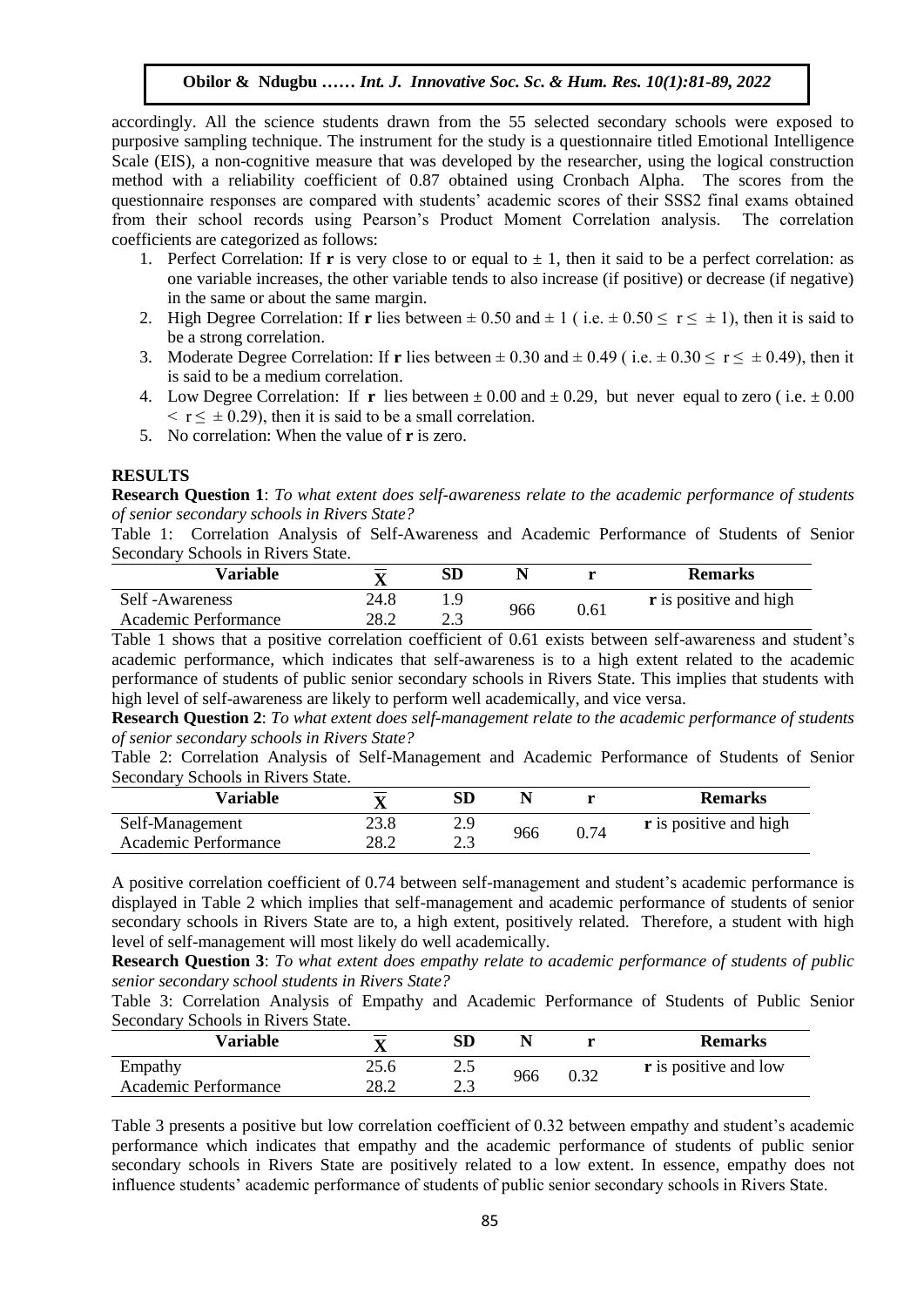**Research Question 4**: To what extent does self-motivation relate to academic performance of students of *senior secondary school students in Rivers State?* 

Table 4: Correlation Analysis of Self-Motivation and Academic Performance of Students of Senior Secondary School in Rivers State.

| Variable             | Δ    | SD                | N   |      | <b>Remarks</b>                |
|----------------------|------|-------------------|-----|------|-------------------------------|
| Self-Motivation      | 24.5 | $\mathcal{L}$ .)  | 966 | 0.83 | <b>r</b> is positive and high |
| Academic Performance | 28.2 | $\Omega$<br>ر . ب |     |      |                               |

Table 4 reveals a positive correlation coefficient of 0.83 between self-motivation and students' academic performance, implying that self-motivation and the academic performance of students of senior secondary school in Rivers State are positively related to a high extent. In other words, a student with high selfmotivation will undoubtedly have a high academic performance while a student with low self-motivation will be expressed with a structure of the self-motivation will have poor academic performance.

**Research Question 5**: *To what extent do social skills relate to academic performance of students of senior*  **Research Question 5:** 10 what extent to social shalls retain to detail may performance secondary school students in Rivers State?

Table 5: Correlation Analysis of Social Skills and Academic Performance of Students of Senior Secondary Schools in Rivers State.

| Variable             | △    | SD    |     |      | <b>Remarks</b>                |
|----------------------|------|-------|-----|------|-------------------------------|
| Social Skills        | 24.5 | 2.4   |     |      | <b>r</b> is positive and high |
| Academic Performance | 28.2 | ر . ب | 966 | 0.56 |                               |

A positive correlation coefficient of 0.56 between social skills and students' academic performance which is displayed in Table 5, indicates that social skills and the academic performance of students of senior secondary schools in Rivers State are, to high extent, positively related. In essence, a student with high level of social skills is expected to have high level of academic performance.

## **Testing of Hypotheses**

**Hypothesis 1:** There is no significant relationship between self-awareness and academic performance of students of public senior secondary schools in Rivers State.

Table 6: T-transformation Analysis of Self-Awareness and Academic Performance of Students of Public Senior Secondary School in Rivers State.

| Variable             |     | df  | ъ | t-trans. | $\alpha$ | t-crit. | <b>Decision</b>     |
|----------------------|-----|-----|---|----------|----------|---------|---------------------|
| Self-Awareness       | 966 | 964 |   | 18.10    | 0.05     | $Q^r$   |                     |
| Academic Performance |     |     |   |          |          |         | $H_{01}$ : Rejected |

The data in Table 6 displays the result of the t-transformed analysis on the relationship between selfawareness and academic performance of students of public senior secondary schools in Rivers State. This result shows a significant positive relationship between self-awareness and academic performance of students of public senior secondary schools in Rivers State at the 0.05 level of significance (t-trans = 18.10  $>$  t-crit = 1.97 at  $\infty$  = 0.05; df = 964). Thus, the null hypothesis that "there is no significant relationship between self-awareness and academic performance of students of public senior secondary schools in Rivers State" is rejected. This implies that students are high in self-awareness have the tendency to perform high academically.

**Hypothesis 2:** There is no significant relationship between self-management and academic performance of students of public senior secondary schools in Rivers State.

Table 7: T-transformation Analysis of Self-Management and Academic Performance of Students of Public Senior Secondary School in Rivers State.

| <b>Variable</b>      |     | df  | $\blacksquare$ | t-trans. | œ    | t-crit. | <b>Decision</b>     |
|----------------------|-----|-----|----------------|----------|------|---------|---------------------|
| Self-Management      | 966 | 964 | 0.74           | 25.91    | 0.05 | 1.97    | $H_{02}$ : Rejected |
| Academic Performance |     |     |                |          |      |         |                     |

The information in Table 7 presents the result of the t-transformed analysis on the relationship between selfmanagement and academic performance of students of public senior secondary schools in Rivers State. This result shows a significant positive relationship between self-management and academic performance of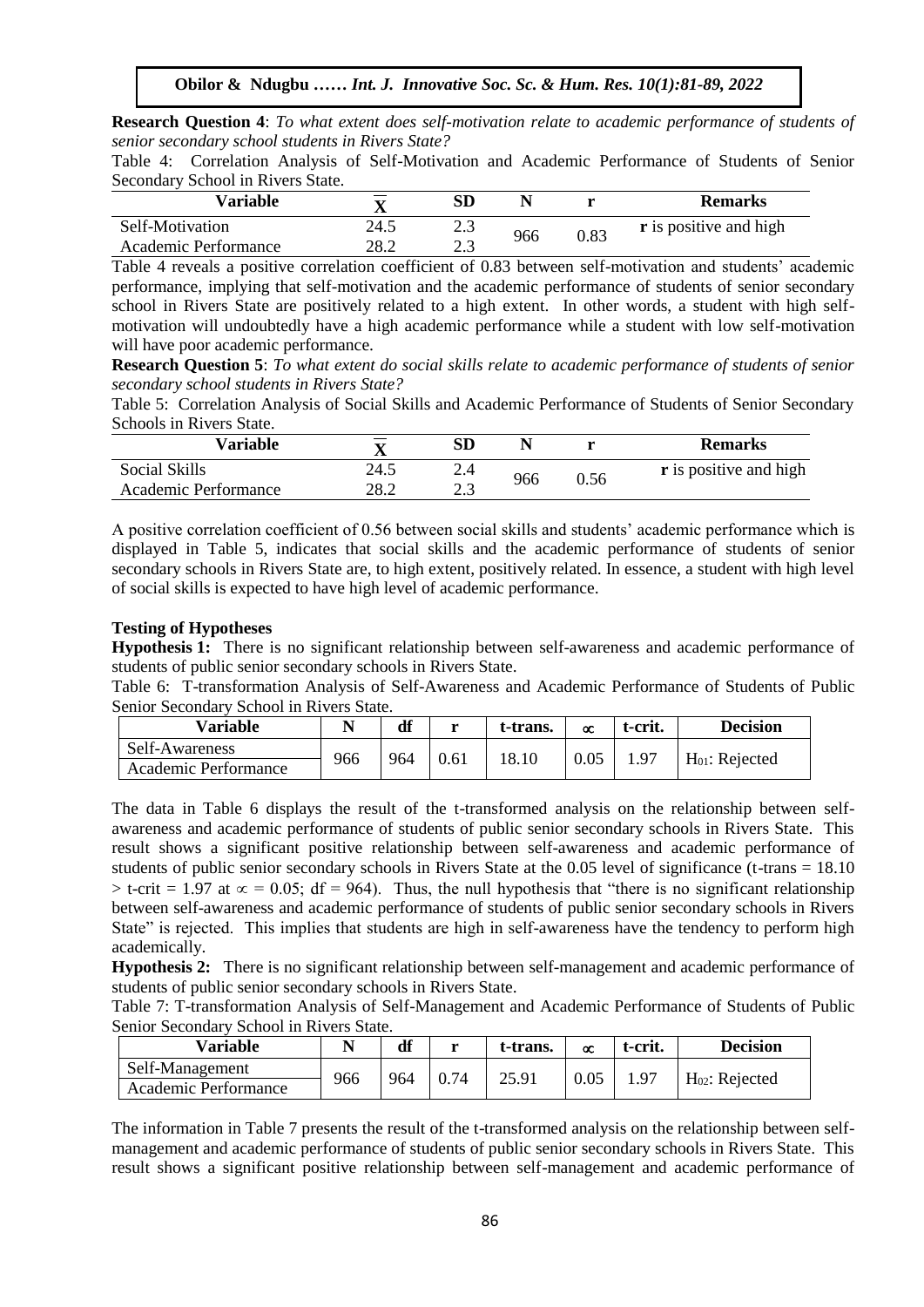students of public senior secondary schools in Rivers State at the 0.05 level of significance (t-trans = 25.91  $>$  t-crit = 1.97 at  $\infty$  = 0.05; df = 964). Thus, the null hypothesis that "there is no significant relationship between self-management and academic performance of students of public senior secondary schools in between sen-management and academic performance of students of public sensor secondary schools in Rivers State" is rejected. This connotes that students who are high in self-management have the tendency to perform high academically.

**Hypothesis 3:** There is no significant relationship between empathy and academic performance of students of public senior secondary schools in Rivers State.

Table 8: T-transformation Analysis of Empathy and Academic Performance of Students of Public Senior Secondary Schools in Rivers State.

| Variable             |     | df  | <b>W</b> | t-trans. | $\infty$ | t-crit. | <b>Decision</b>            |
|----------------------|-----|-----|----------|----------|----------|---------|----------------------------|
| Empathy              | 966 | 964 | 0.32     | 7.93     | 0.05     |         |                            |
| Academic Performance |     |     |          |          |          |         | H <sub>03</sub> : Rejected |

Table 8 presents the result of the t-transformed analysis on the relationship between empathy and academic performance of students of public senior secondary schools in Rivers State. This result shows a significant positive relationship between empathy and academic performance of students of public senior secondary schools in Rivers State at the 0.05 level of significance (t-trans = 7.93 > t-crit = 1.97 at  $\infty$  = 0.05; df = 964). Thus, the null hypothesis that "there is no significant relationship between empathy and academic performance of students of public senior secondary schools in Rivers State" is rejected.

**Hypothesis 4:** There is no significant relationship between self-motivation and academic performance of students of public senior secondary school students in Rivers State.

Table 9: T-transformation Analysis of Self-Motivation and Academic Performance of Students of Public Senior Secondary Schools in Rivers State.

| Variable             |     | df  | <b>W</b> | t-trans. | $\alpha$ | t-crit. | <b>Decision</b>     |
|----------------------|-----|-----|----------|----------|----------|---------|---------------------|
| Self-Motivation      | 966 | 964 | 0.83     | 35.01    | 0.05     |         |                     |
| Academic Performance |     |     |          |          |          |         | $H_{04}$ : Rejected |

The information in Table 9 presents the result of the t-transformed analysis on the relationship between selfmotivation and academic performance of students of public senior secondary schools in Rivers State. This result shows a significant positive relationship between self-motivation and academic performance of students of public senior secondary schools in Rivers State at the 0.05 level of significance (t-trans = 35.01  $>$  t-crit = 1.97 at  $\infty$  = 0.05; df = 964). Thus, the null hypothesis that "there is no significant relationship between self-motivation and academic performance of students of public senior secondary schools in Rivers State" is rejected. This connotes that students who are high in self-motivation have the tendency to perform high academically.

**Hypothesis 5:** There is no significant relationship between social skills and academic performance of students of senior secondary school students in Rivers State.

Table 10: Pearson's Product Moment Correlation Analysis of Students' Social Skills and Academic Performance of Senior Secondary School Students in Rivers State.

| <b>Variable</b>      |     | df  | <b>TA</b> | t-trans. | $\infty$ | t-crit. | <b>Decision</b>     |
|----------------------|-----|-----|-----------|----------|----------|---------|---------------------|
| Social Skills        | 966 | 964 |           | 4.91     | 0.05     |         |                     |
| Academic Performance |     |     |           |          |          |         | $H_{05}$ : Rejected |

The information in Table 7 presents the result of the t-transformed analysis on the relationship between social skills and academic performance of students of public senior secondary schools in Rivers State. This result shows a significant positive relationship between social skills and academic performance of students of public senior secondary schools in Rivers State at the 0.05 level of significance (t-trans =  $4.91 > t$ -crit = 1.97 at  $\infty$  = 0.05; df = 964). Thus, the null hypothesis that "there is no significant relationship between social skills and academic performance of students of public senior secondary schools in Rivers State" is rejected. This connotes that students who are high in social skills have the tendency to perform high academically.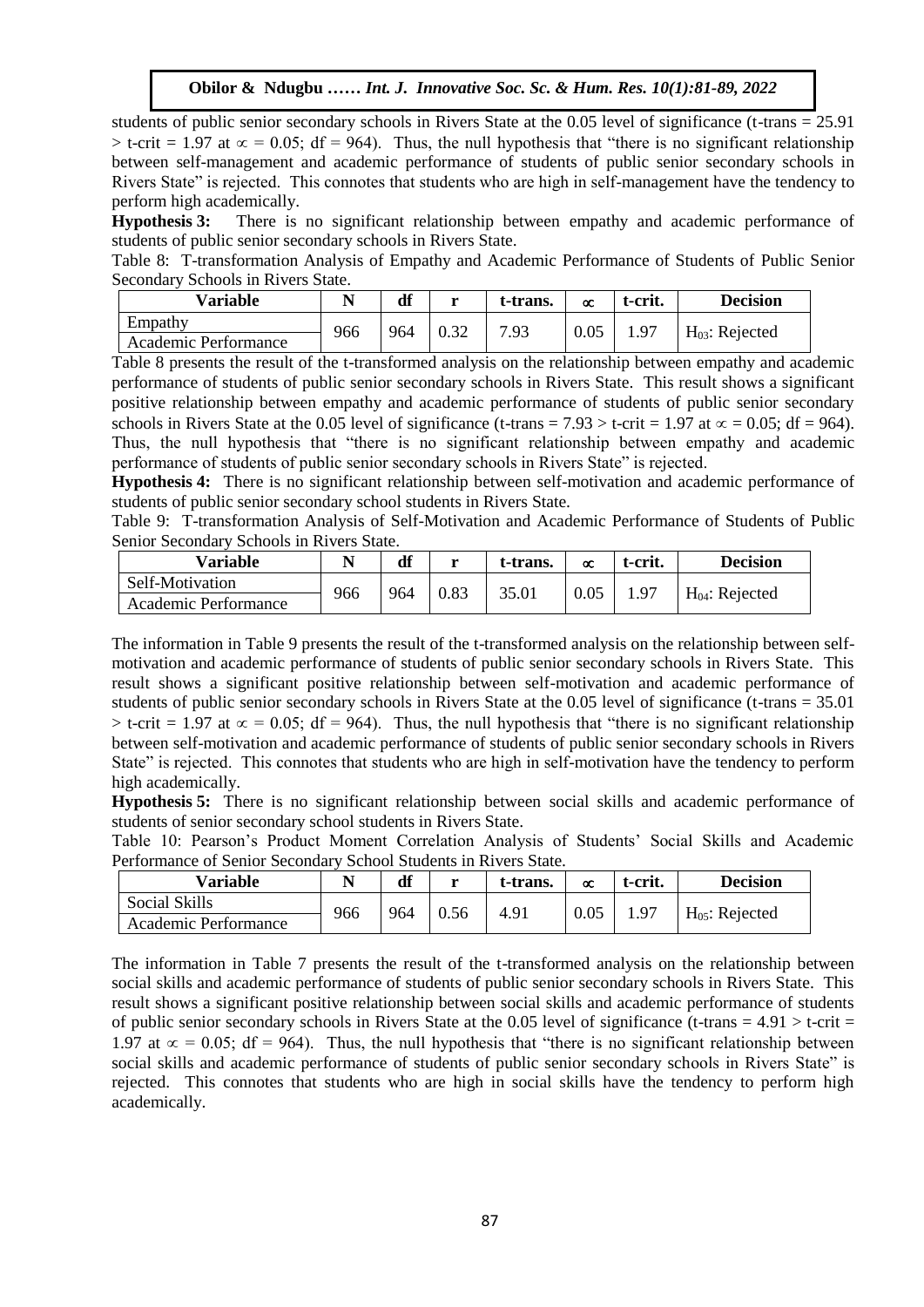## **DISCUSSION OF FINDINGS**

Based on the data analysis, the findings of the study revealed that self-awareness relate positively and significantly to the academic performance of the students of public senior secondary schools in Rivers State. This finding is in collaboration with that of Ann (2006) who found that self-awareness is the ability of an individual to comprehend his feelings, behaviour and attitude; and that the vitality of self-awareness exceeds an individual's well-being and mental health to incorporate meaningful effect on a day to-day functioning, thus enhances the academic and other performances of the individual.

thus emiances the academic and other performances of the murvidual.<br>The study further showed that self-management has a positive and significant relationship with academic performance of students of public senior secondary schools in Rivers State. This finding aligns with the performance of statents of pasife self-management is an individual's capacity to successfully work towards view of Marin (2012) that self-management is an individual's capacity to successfully work towards achieving a meaningful goal; and that self-management is an effective and efficient way of regulating and monitoring one's self in order to better improve cognitive and general attitude. Buckman (2000) also stated, in line with this result that an adequate self-management skill entails a student to be a good decision maker which positively influences his academic performance.

Also, the research finding indicated that empathy relates significantly positively to academic performance of students of public senior secondary schools in Rivers State. This result is in line with the finding of Loana (2019) who noted that empathy is a propelling force for learning, that students who have received more empathy also have a surpassing desire for learning, which also reduces the harmful effect of stress, thereby creating an enabling environment in which students have a sense of belonging the moment they enter a classroom. Kiliopuska (1992) posited that students with high level of empathy have better self-esteem, behave in a healthy manner and also have more positive attitudes, which boost their overall performance.

The result of the study also revealed that there is a positive and significant relationship between selfmotivation and academic performance of students of public senior secondary schools in Rivers State. This finding agrees with the result by Mishra (2011) who admitted that self-motivation is an essential element of emotional intelligence, and that it is an internal drive which propels an individual towards achieving a particular goal. Scott (2015) also noted that self-motivation triggers student's satisfaction in a particular topic which invariably results to an informed academic performance. Self-motivated students are capable of planning and mastering their learning processes which lead to success in their academic performance.

Finally, the study found that social skills have positive and significant relationship with academic performance of students of public senior secondary schools in Rivers State. In support of this result, Dowd & Tierney (2017) revealed that social skills are vital components of an effective communication process and they boost an individual's interpersonal ability. They further noted that social skills promote students' positive behaviour, reduce undesirable behaviour, and positively enhance students' overall well-being and academic performance.

## **CONCLUSION**

The investigation of the relationship between emotional intelligence and academic performance of students of public senior secondary school students in Rivers State has been conducted with the following results: self-awareness, self-management, empathy, self-motivation and social skills have positive and significant relationship with academic performance of students of senior secondary schools in Rivers State. The study also deduced that students with high level of emotional intelligence often exhibit a desirable social functioning when it comes to interpersonal relationship. The research concludes that emotional intelligence has great impact on an individual's academic and professional achievement; emotional intelligence also promotes thought prioritization as well as attitude management which in turn favour academic performance.

#### **RECOMMENDATIONS**

Based on the findings of the study, the following recommendations are put forward to ensure that this study achieves its objectives:

- 1. Government, through the school management should educate the students through seminar on the importance of self-awareness and its positive impact on academic performance.
- 2. Students should promote or increase their self-management to enable students achieve educational and other goals.
- 3. School management should create awareness to the students on how to build empathy, thus, boost their self-esteem which on the long run impact positively on their academic and other performances.